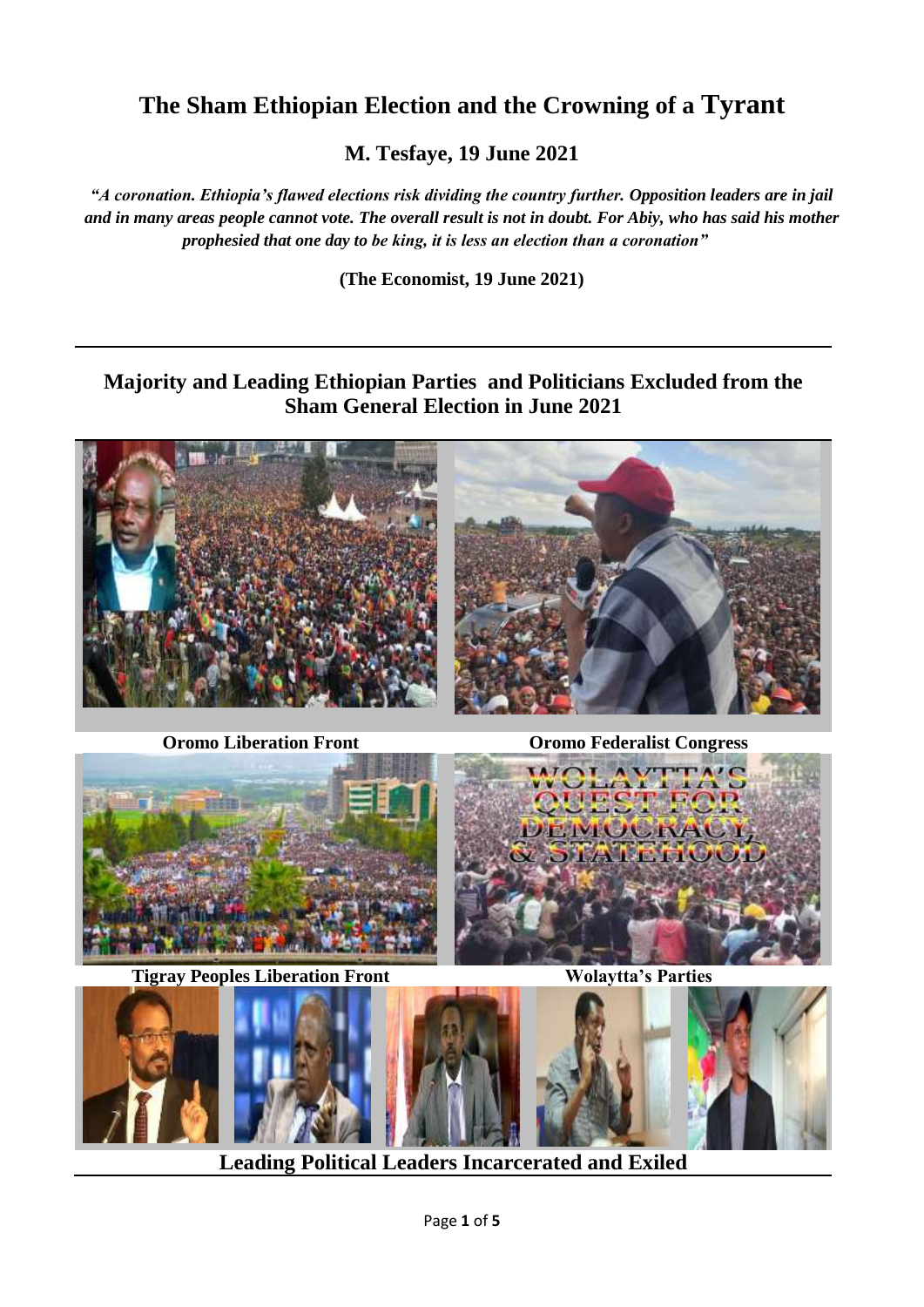- **1.** When Abiy Ahmed became PM in April 2018, the hope was he would build on the economic and social development achievements of the EPRDF and address the significant deficit in democracy and good governance inherited from previous EPRDF governments. In the early months the liberalising of the political landscape, media and the freeing of political prisoners appeared promising. Moreover, in addition to the hoped domestic reforms, the rapprochement with the Eritrean regime and the willingness to settle the Ethio-Eritrean boundary issue and the ending of the "no war, no peace" impasse with Eritrea caught the imagination of the populace as well as external onlookers. It was on these postulates that he was awarded the Nobel Peace Prize in 2019.
- **2.** Yet, over three years Abiy Ahmed has proved beyond reasonable doubt to the country and the world at large to be the exact opposite. He is the most tyrannical leader the country ever had. It is painful to say that Mengistu Hailemariam, the epitome of dictatorship, would look a closet liberal or a democrat by comparison. Within less than two years virtually all the leading opposition leaders including the leaders of the most populous Regional State in Ethiopia, Oromia, Jawar Mohammed, Bekele Gerba, Doud Ibsa; Iskandar Nega and Lidetu Ayalew, leading Amhara politicians in Addis Ababa; Abdi Mohamoud Omar, the elected President of the Regional State of Somali; the nationalist leaders of Wolaytta; and the elected leaders of Tigray are languishing in prison.
- **3.** The much hyped rapprochement with Eritrea was completely dashed; instead Abiy invited the Eritrean army to invade and occupy Tigray, an integral part of the country, which by any definition is the ultimate treason. Instead of heralding regional peace, the Eritrean regime has been at the centre of the political crisis engulfing the country and threatening the very survival of the Ethiopian state and the security and stability of the Horn of Africa.
- **4.** When Abiy unconstitutionally postponed the Ethiopian General Election in 2020 on the excuse of the Corona Pandemic, the real motive was very clear. Had he held the election in June 2020 with all the leading parties being free and competing, the outcome would have been decisively against him. He would have lost very heavily against the OLF and OFC in Oromia, the largest region comprising 35% of the population; against the OLF and OFC and the Balderas and Lidetu Ayalew's Parties in Addis Ababa, the most popular parties amongst the Amharas and Oromo populations in Addis Ababa. Similarly, significant number of residents in Addis, such as Tigrayans and Wolayttas, would not have voted for PP. Even in the Amhara Regional State, it is questionable whether Abiy's PP would gain a majority given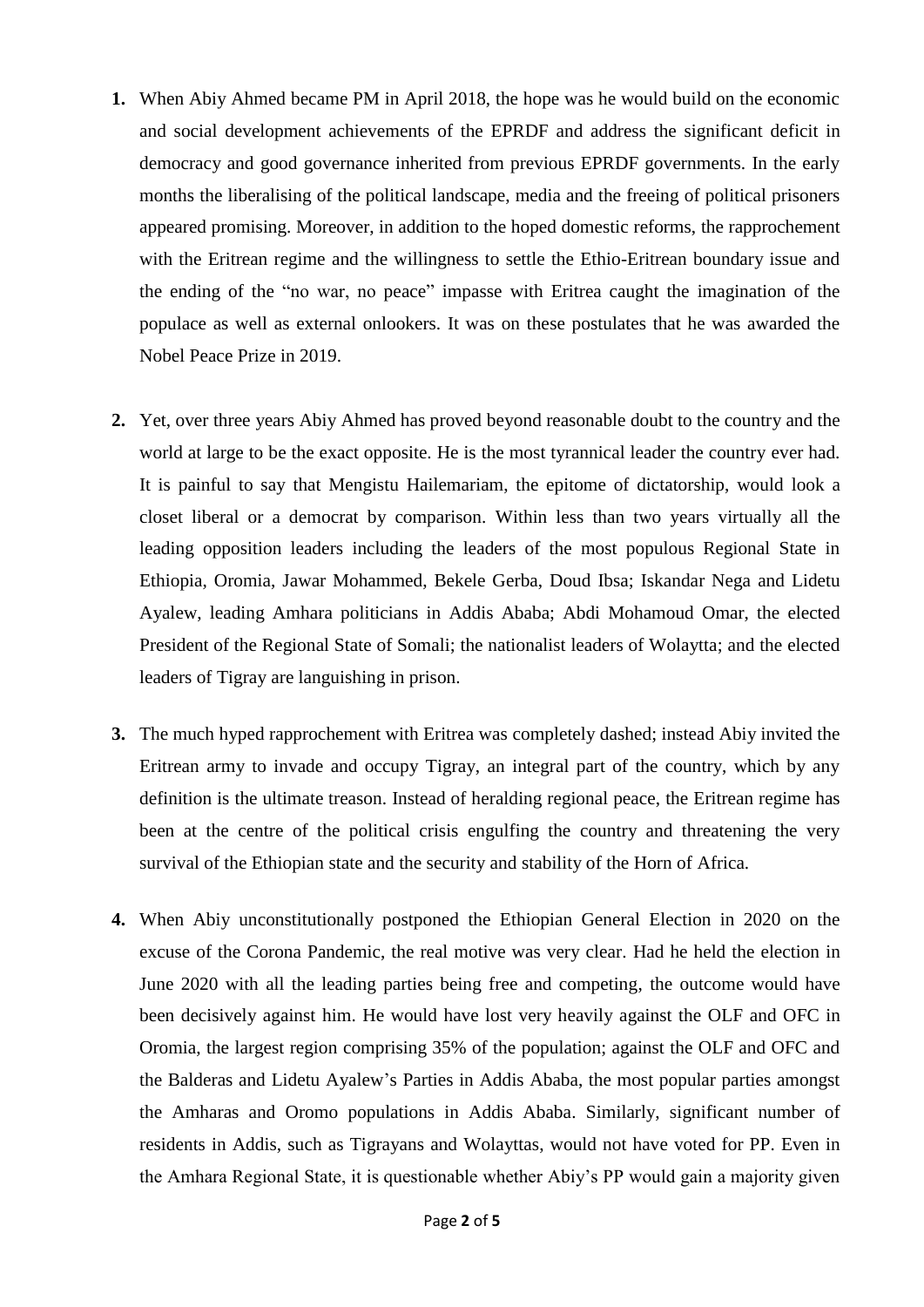the popularity of the nationalist Amhara National Movement (ANM). In Tigray Abiy's PP would not even try and would have lost its deposit if there were such a thing. Hence, the general election scheduled in June 2021 is one-horse race given all the leading political party leaders are incarcerated or exiled and their political organisations completely destroyed. The potential electoral map of the country and the mathematics of the constituencies in the country are clearly and simply stuck against the PP. We all know Abiy and his PP have no significant social base in Oromia, Addis Ababa, the South, Afar or Somali. It has a base only in parts of Amhara and Addis Ababa, which together account for less than a quarter of the country's population.

- **5.** The pre-election rigging of the election is mindboggling as it is shameful in its ignorance of certain basic statistical consistencies, such as that the total number of registered voters cannot exceed the number of voting age population; and that the number of people who vote cannot exceed the number of registered voters and so on. Yet, the registered numbers of people in the Somali and Afar regions are respectively 150% and 135% of the total voting age populations of the regions. Similarly, ten days before the end of registration we were told that only 200,000 Addis Ababa residents had registered and suddenly the number went up to 1.8 million. Ballot papers are already being distributed by PP cadres and government functionaries as confetti. Voter apathy is such that the PP and government functionaries are visiting households in order to coerce them to register and to instruct them to vote for PP. The state media are acting as organs of the PP with complete monopoly of party propaganda. The fusion of state and party functions, which was prevalent during the old EPRDF, has been taken to even much higher level and where the ruling party is hegemonic in all institutions and spheres of life of the country. All these make the outcome of the fake election a certain victory for the ruling party.
- **6.** Moreover, the sham election is taking place when the majority of the regions in the country are under military command posts that restrict democratic campaigning with the exception for the PP. There is no semblance of civilian administration or stability in the country, and there is widespread civil unrest and millions of are dislocated; and a genocidal war is being waged in Tigray. Similarly, a widespread repression and war is taking place in Oromia and Benishangul, which all make the upcoming election a mockery and a travesty of democracy.
- **7.** Empirically and objectively, the upcoming election in Ethiopia is simply geared to the Amhara Regional State where there will be uneven contest between the PP and the ANM.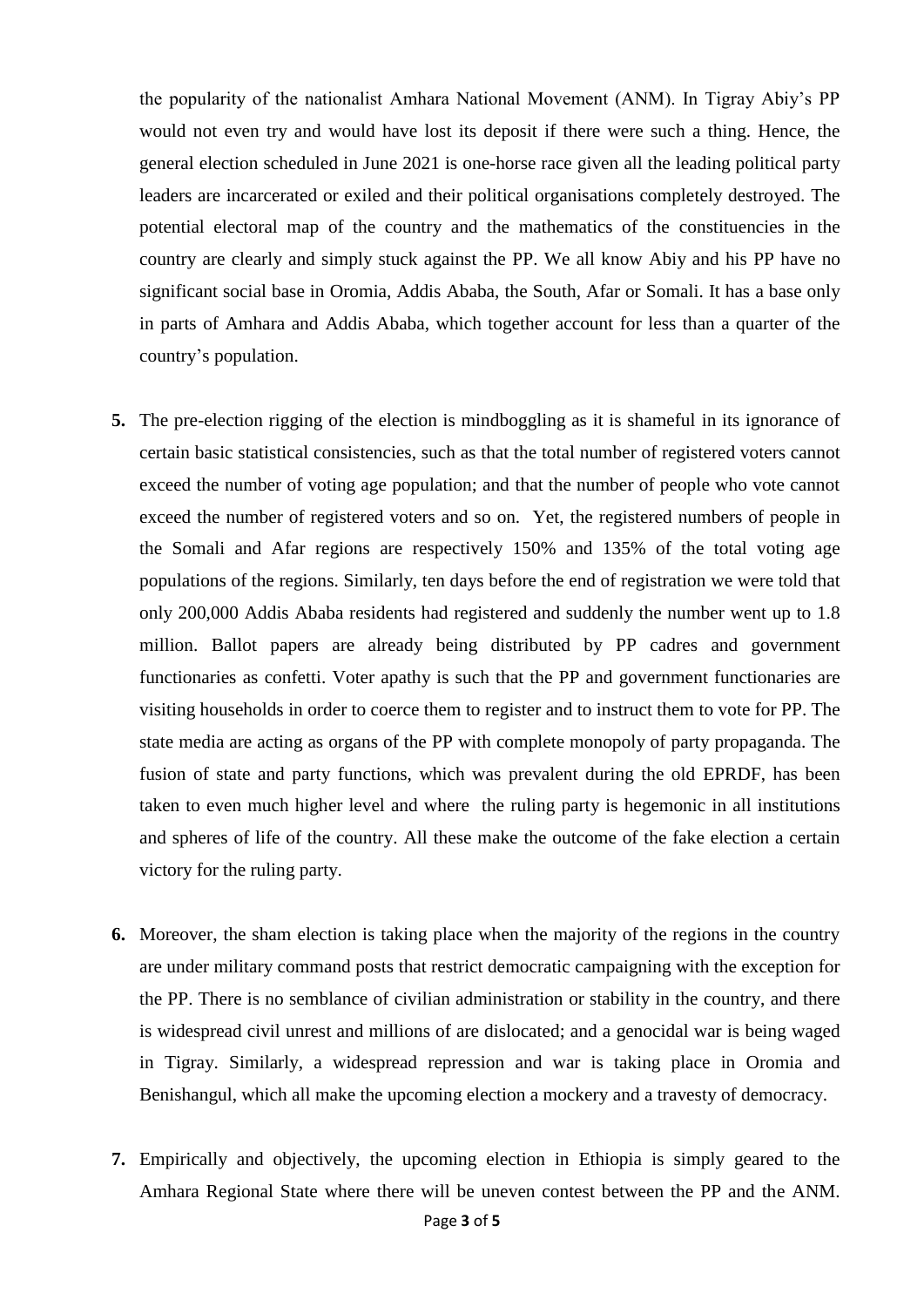There is no doubt that the Amhara PP would rig the election in its favour perhaps leaving a few seats to ANM. The contest in Addis Ababa would again be uneven contest between the PP and EZEMA, where a few seats would be reserved for the latter, perhaps a couple or more seats for Balderas. The contest in Oromia will be a pure one horse race and the PP will win overwhelmingly given the complete absence of a contest.

- **8.** It is a complete misnomer to call the June 2021 Election an Ethiopian election. The reality is it is an election taking place in the Amhara Region and in Addis Ababa, where the Amharas are the single biggest population in the Capital, and it is uneven contest between Amhara parties. The outcome of the rigged election is a forgone conclusion where the PP wins an overwhelming majority and a tiny number of seats reserved for EZEMA, ANM and perhaps a handful for Balderas.
- **9.** One of the saddest and shameful aspects of Ethiopia's descend to dictatorship is the role of the National Electoral Board of Ethiopia (NEBE), in particular the role of its President Birtukan Mideksa. Over the last three years, the NEBE has proved to be dependent on and partisan to Abiy's PP and Birhanu's EZEMA. A stooge, pure and simple. The NEBE has broken every substantive rule of the Electoral Law from party registration to deregistration; complaint handling; election scheduling to pre-election processes. It is ironic but not inexplicable that Birtukan Mideksa has done everything that she objected to the process and outcomes of the 2005 general election. In cahoots with PP and EZEMA she has rigged the processes and outcomes of the forthcoming so-called general election. Like the hyped but false democratic pretence of Abiy Ahmed, the NEBE has been instrumental in enabling and facilitating the establishment of a dictatorship and the crowning of a tyrant.
- **10.** The refusal to participate as election observers by the European Union and the Americans is obvious given the patently sham nature of the June Election. This denies the tyrant legitimacy as he sees it. What dictators do not understand is that the ultimate legitimacy comes from the people, which he lacks now and also after the sham election.
- **11.** In summary, the upcoming general election will register as one of the most shameful elections ever held in Ethiopia even by African standard. In effect and in its purest sense it will be a coronation of a megalomaniac and narcissist tyrant who is hell bent to be the  $7<sup>th</sup>$ King of Ethiopia, as he had no shame to tell us beforehand. If justice is to be done there is widespread, credible and verifiable evidence from multiple sources that Abiy Ahmed and his